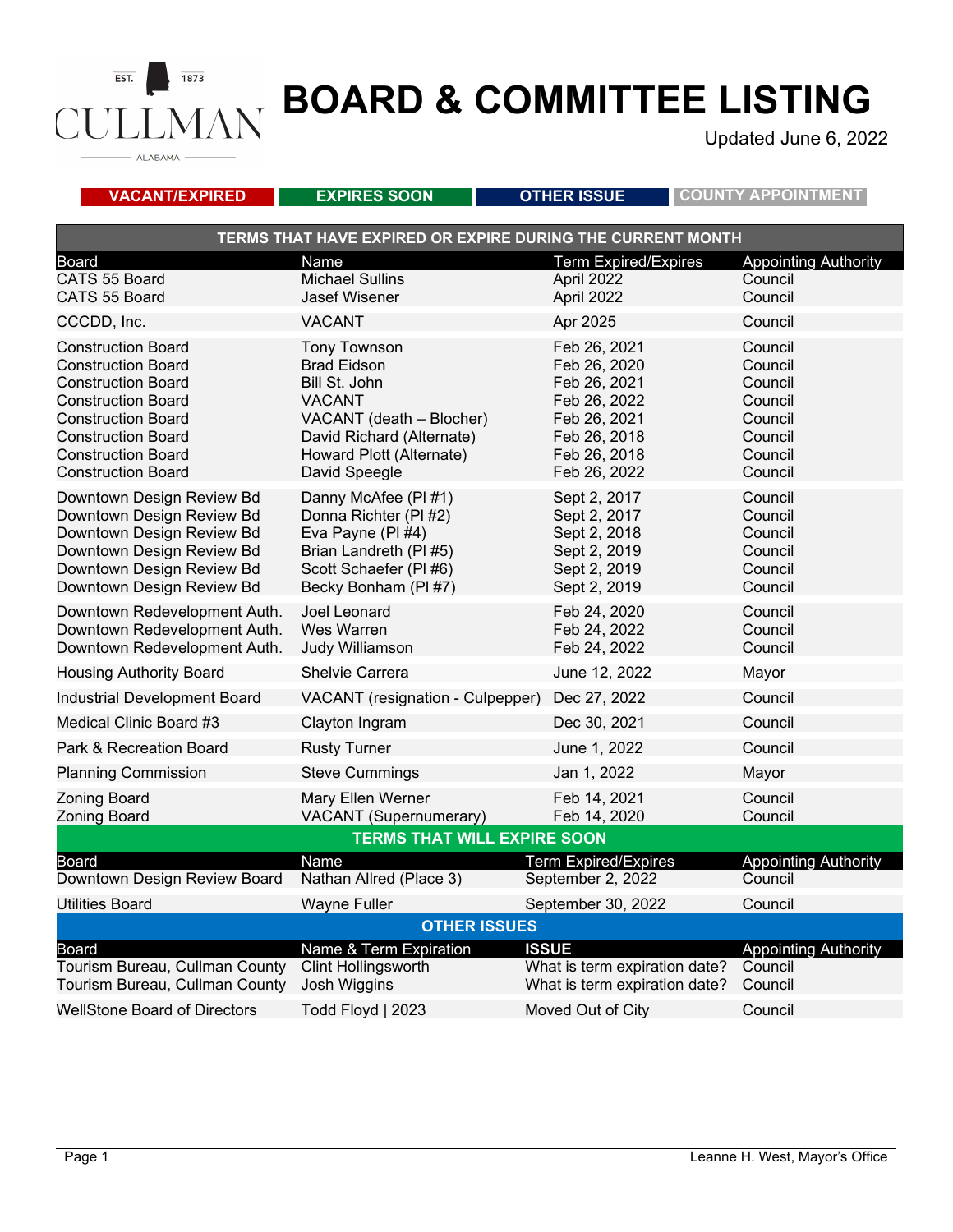#### $EST.$  $1873$ **JMAN** CUI ALABAMA

# **BOARD & COMMITTEE LISTING**

Updated June 6, 2022

| <b>EXPIRES SOON</b>            | <b>OTHER ISSUE</b>   | <b>COUNTY APPOINTMENT</b>                                                                                                                                                          |
|--------------------------------|----------------------|------------------------------------------------------------------------------------------------------------------------------------------------------------------------------------|
| <b>CITY COUNCIL COMMITTEES</b> |                      |                                                                                                                                                                                    |
| <b>Chair/Vice-Chair</b>        | <b>Other Members</b> |                                                                                                                                                                                    |
| Jenny Folsom/David Moss        |                      | Johnny Cook, Clint Hollingsworth, Brad Smith                                                                                                                                       |
|                                |                      | Jenny Folsom, David Moss, Brad Smith                                                                                                                                               |
| <b>Brad Smith/Johnny Cook</b>  |                      | Jenny Folsom, David Moss, Clint Hollingsworth                                                                                                                                      |
| Clint Hollingsworth/Brad Smith |                      | Jenny Folsom, Johnny Cook, David Moss                                                                                                                                              |
| David Moss/Jenny Folsom        |                      | Johnny Cook, Clint Hollingsworth, Brad Smith                                                                                                                                       |
|                                |                      |                                                                                                                                                                                    |
| <b>From</b>                    |                      | <b>Term Expiration Date</b>                                                                                                                                                        |
| Tommy Waldrop, Chair           |                      | <b>January 1, 2024</b>                                                                                                                                                             |
| Allen Green, Vice-Chair        |                      | January 1, 2024                                                                                                                                                                    |
|                                |                      | <b>January 1, 2024</b>                                                                                                                                                             |
|                                |                      | Johnny Cook/Clint Hollingsworth<br>ARC (ALCOHOL REVIEW COMMITTEE) 3 Yr Term   Resolution, Dec. 30, 2012<br>Mayor Appointee<br><b>Council Appointee</b><br><b>Council Appointee</b> |

| #2 | Allen Green, Vice-Chair           | <b>Council Appointee</b>  | January 1, 2024        |
|----|-----------------------------------|---------------------------|------------------------|
| #3 | Ronnie Easterwood                 | <b>Council Appointee</b>  | January 1, 2024        |
| #4 | Garry Hollingsworth               | <b>Council Appointee</b>  | January 1, 2023        |
| #5 | Kenny Culpepper                   | Police Chief or Appointee | <b>January 1, 2023</b> |
| #6 | Darren Peeples                    | Fire Chief or Appointee   | <b>January 1, 2025</b> |
| #7 | Wesley Moore, Secretary/Treasurer | City Clerk                | January 1, 2025        |

| AIRPORT BOARD Term Coincides with Governing Body   CofA 1975, Sec. 4-3-5   Resolution: November 12, 1956 |                          |                             |  |
|----------------------------------------------------------------------------------------------------------|--------------------------|-----------------------------|--|
| <b>Member Name</b>                                                                                       | From                     | <b>Term Expiration Date</b> |  |
| Layne Lowry                                                                                              | County at Large          | November 2025               |  |
| Ben Gomez                                                                                                | <b>Board Itself</b>      | November 2023               |  |
| <b>Vincent Karolewics</b>                                                                                | Council at Large         | November 2025               |  |
| Woody Jacobs                                                                                             | Mayor & City Council     | November 2024               |  |
| <b>Jeff Clemons</b>                                                                                      | <b>County Commission</b> | November 2024               |  |

| <b>CATS 55 BOARD (PEG Station) 2 Year Term</b> |                             |
|------------------------------------------------|-----------------------------|
| <b>Member Name</b>                             | <b>Term Expiration Date</b> |
| Jenny Folsom                                   | <b>April 2023</b>           |
| <b>Wesley Moore</b>                            | <b>April 2023</b>           |
| Hugh Harris                                    | <b>April 2023</b>           |
| <b>Michael Sullins, Chair</b>                  | <b>April 2022</b>           |
| <b>Jasef Wisener</b>                           | <b>April 2022</b>           |

#### **CENTER FOR DEVELOPMENTALLY DISABLED (CCCDD)** 6 Yr Term | Res 8-13-90 (Bk 18 Pg 408) | Inc. 8-13-90 (Bk 18 Pg 398)

| <b>Member Name</b>       | <b>Appointing Body</b> | <b>Term Expiration Date</b> |
|--------------------------|------------------------|-----------------------------|
| Andrea Walker Talley     | City of Cullman        | April 2024                  |
| Darlene Quick            | City of Cullman        | April 2024                  |
| <b>James Chumbley</b>    | City of Cullman        | April 2025                  |
| <b>Beverly Wilkerson</b> | City of Cullman        | April 2026                  |
| <b>Frances Cooper</b>    | City of Cullman        | April 2025                  |
| <b>VACANT</b>            | <b>City of Cullman</b> | <b>April 2025</b>           |
| <b>Mary Dean Lamar</b>   | <b>Cullman County</b>  | <b>April 2023</b>           |
| <b>Peggy Day</b>         | <b>Cullman County</b>  | <b>April 2023</b>           |
| Pamela E. Nail           | <b>Cullman County</b>  | April 2024                  |
| <b>Burma Graves</b>      | <b>Cullman County</b>  | <b>April 2020</b>           |
| <b>Judy Green</b>        | <b>Cullman County</b>  | <b>April 2023</b>           |
| <b>Mike Cone</b>         | <b>Cullman County</b>  | <b>April 2024</b>           |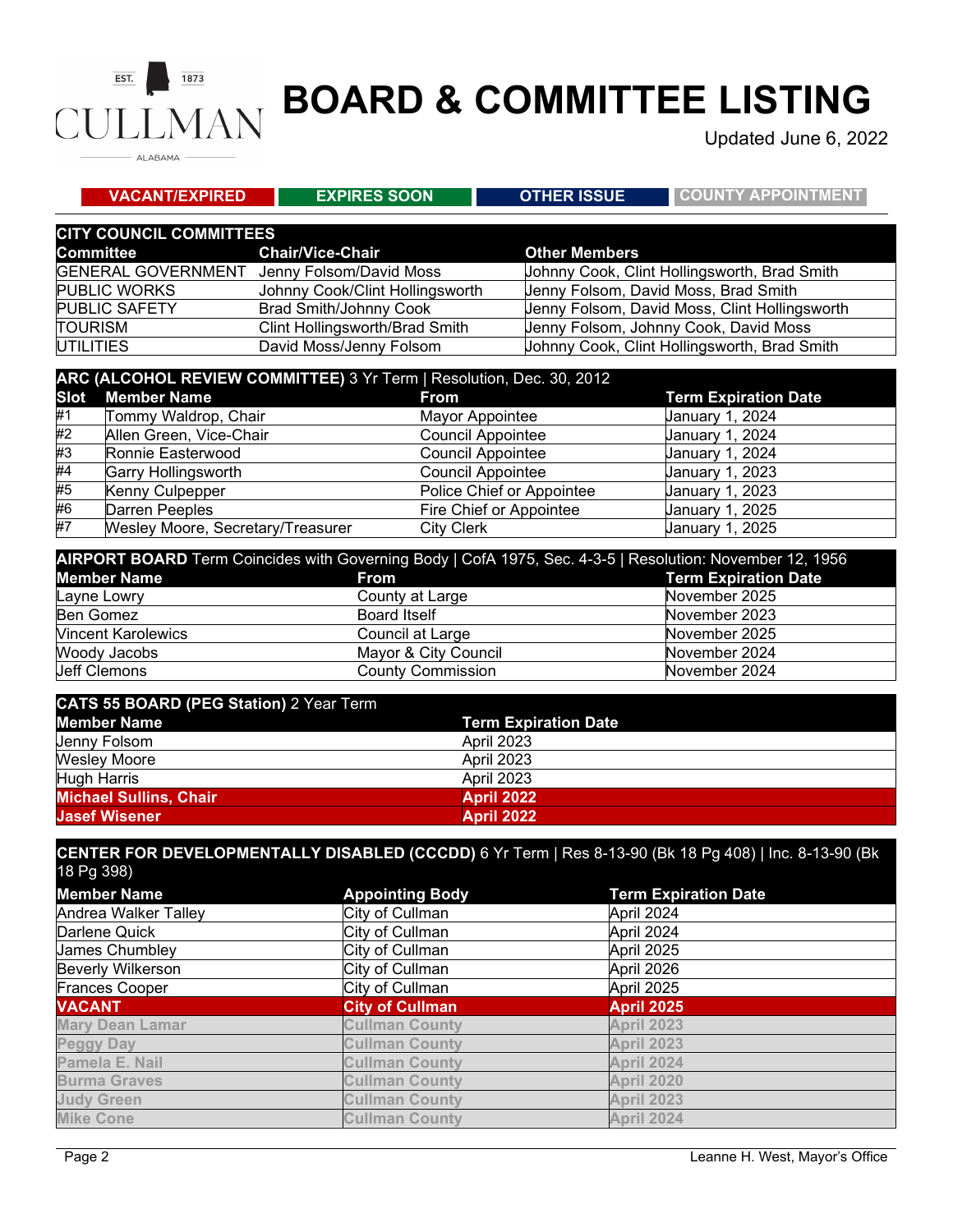#### $\overline{EST.}$  $1873$ **MAN** CU ALABAMA -

## **BOARD & COMMITTEE LISTING**

Updated June 6, 2022

| <b>VACANT/EXPIRED</b>                                                                     | <b>EXPIRES SOON</b> | <b>OTHER ISSUE</b>          | <b>COUNTY APPOINTMENT</b>                                                                                   |
|-------------------------------------------------------------------------------------------|---------------------|-----------------------------|-------------------------------------------------------------------------------------------------------------|
| CIVIL SERVICE COMMISSION (MERIT SYSTEM, CITY)   PERSONNEL BOARD 6 Year Term   Act 71-2123 |                     |                             |                                                                                                             |
| <b>Member Name</b>                                                                        |                     | <b>Term Expiration Date</b> |                                                                                                             |
| <b>Bill Hendrix</b>                                                                       |                     | July 12, 2025               |                                                                                                             |
| <b>Freddie Day</b>                                                                        |                     | July 12, 2027               |                                                                                                             |
| <b>Wade Bentley</b>                                                                       |                     | July 12, 2023               |                                                                                                             |
|                                                                                           |                     |                             | CONSTRUCTION BOARD OF ADJUSTMENTS & APPEALS 3 Yr Term (Members) 1 Yr Term (Alternates)   Ord. 1256, 1-22-96 |
| <b>Member Name</b>                                                                        |                     | <b>Term Expiration Date</b> |                                                                                                             |
| <b>VACANT (due to death - Emmet Blocher)</b>                                              |                     | <b>February 26, 2021</b>    |                                                                                                             |
| <b>Tony Townson</b>                                                                       |                     | <b>February 26, 2020</b>    |                                                                                                             |
| <b>David Speegle</b>                                                                      |                     | <b>February 26, 2022</b>    |                                                                                                             |
| <b>Brad Eidson</b>                                                                        |                     | <b>February 26, 2020</b>    |                                                                                                             |
| <b>Andy Starnes</b>                                                                       |                     | <b>February 26, 2020</b>    |                                                                                                             |
| <b>Bill St. John</b>                                                                      |                     | <b>February 26, 2021</b>    |                                                                                                             |
| <b>VACANT</b>                                                                             |                     | <b>February 26, 2022</b>    |                                                                                                             |
| <b>David Richard (Alternate)</b>                                                          |                     | <b>February 26, 2018</b>    |                                                                                                             |
| <b>Howard Plott (Alternate)</b>                                                           |                     | <b>February 26, 2028</b>    |                                                                                                             |
| CULLMAN-JEFFERSON COUNTIES GAS DISTRICT 4 Year Term   Ordinance 491, September 12, 1960   |                     |                             |                                                                                                             |
| <b>Member Name</b>                                                                        |                     | <b>Term Expiration Date</b> |                                                                                                             |
| <b>Brad Smith</b>                                                                         |                     | November 2024               |                                                                                                             |
| David Moss                                                                                |                     | November 2024               |                                                                                                             |
| Jenny Folsom                                                                              |                     | November 2024               |                                                                                                             |
| Clint Hollingsworth                                                                       |                     | November 2024               |                                                                                                             |
| DOWNTOWN DESIGN REVIEW BOARD 4 Year Term   Ord. 2011-23, Sept. 21, 2011   Res. 2011-144   |                     |                             |                                                                                                             |
| <b>Member Name</b>                                                                        |                     | <b>Term Expiration Date</b> |                                                                                                             |
| <b>Place 1   Danny McAfee</b>                                                             |                     | September 2, 2017           |                                                                                                             |
| <b>Place 2   Donna Richter</b>                                                            |                     | September 2, 2017           |                                                                                                             |
| <b>Place 3   Nathan Allred</b>                                                            |                     | September 2, 2022           |                                                                                                             |
| Place 4   Eva Payne                                                                       |                     | September 2, 2018           |                                                                                                             |
| <b>Place 5   Brian Landreth</b>                                                           |                     | September 2, 2019           |                                                                                                             |
| <b>Place 6   Scott Schaefer</b>                                                           |                     | September 2, 2019           |                                                                                                             |
| <b>Place 7   Becky Bonham</b>                                                             |                     | September 2, 2019           |                                                                                                             |
| DOWNTOWN REDEVELOPMENT AUTHORITY 6 Year Term   Council Motion   Res. February 10, 1986    |                     |                             |                                                                                                             |
| <b>Member Name</b>                                                                        |                     | <b>Term Expiration Date</b> |                                                                                                             |
| <b>Joel Leonard</b>                                                                       |                     | <b>February 24, 2020</b>    |                                                                                                             |
| Tommy Waldrop                                                                             |                     | February 24, 2024           |                                                                                                             |
| <b>Wes Warren</b>                                                                         |                     | <b>February 24, 2022</b>    |                                                                                                             |
| <b>Judy Williamson</b>                                                                    |                     | <b>February 24, 2022</b>    |                                                                                                             |
| <b>Jim Davis</b>                                                                          |                     | February 24, 2024           |                                                                                                             |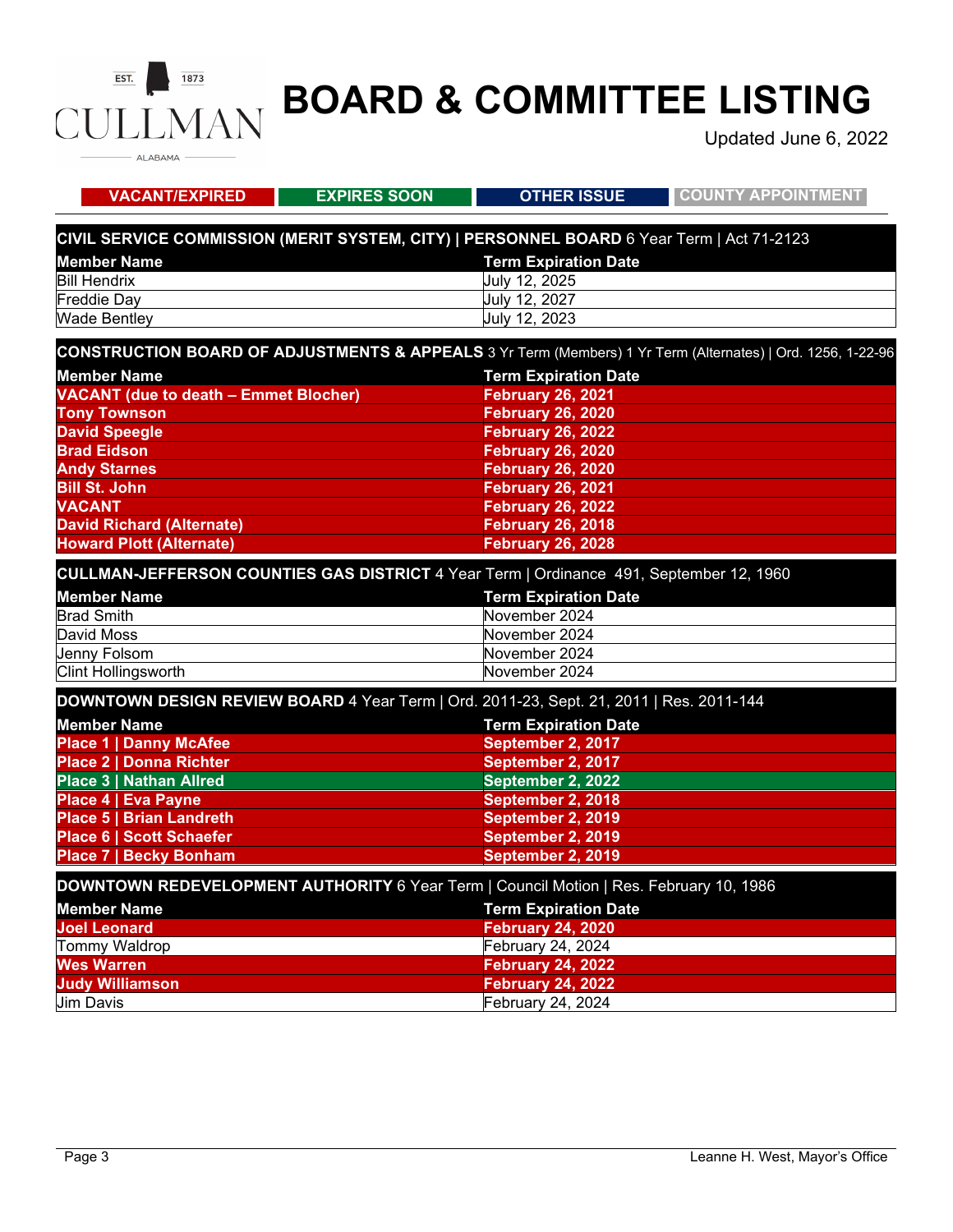

## **BOARD & COMMITTEE LISTING**

Updated June 6, 2022

| <b>VACANT/EXPIRED</b>                                                                     | <b>EXPIRES SOON</b> | <b>OTHER ISSUE</b>          | <b>COUNTY APPOINTMENT</b> |
|-------------------------------------------------------------------------------------------|---------------------|-----------------------------|---------------------------|
| HOUSING AUTHORITY 5 Year Term   Mayor Appoints   Code of Alabama 1975, Section 24-1-24    |                     |                             |                           |
| <b>Member Name</b>                                                                        |                     | <b>Term Expiration Date</b> |                           |
| J. Steven Sides, Executive Director                                                       |                     | N/A                         |                           |
| <b>Shelvie Carrera</b>                                                                    |                     | <b>June 12, 2022</b>        |                           |
| Jeb Williamson                                                                            |                     | June 12, 2023               |                           |
| Edgar Veigl                                                                               |                     | June 12, 2024               |                           |
| <b>Ricky Kreps</b>                                                                        |                     | June 12, 2025               |                           |
| Zach Lee                                                                                  |                     | June 12, 2026               |                           |
| INDUSTRIAL DEVELOPMENT BOARD 6 Year Term   Res. Dec.18, 1950   Also Inc. State of Alabama |                     |                             |                           |
| <b>Member Name</b>                                                                        |                     | <b>Term Expiration Date</b> |                           |
| <b>Barry McGriff</b>                                                                      |                     | December 27, 2024           |                           |
| <b>Jeff Hill</b>                                                                          |                     | December 27, 2022           |                           |
| John Apel                                                                                 |                     | December 27, 2026           |                           |
| Mark Bussman                                                                              |                     | December 27, 2022           |                           |
| Shawn Crider                                                                              |                     | December 27, 2022           |                           |
| Gaynor St. John                                                                           |                     | December 27, 2026           |                           |
| <b>VACANT</b> (due to resignation - Tim Culpepper)                                        |                     | <b>December 27, 2024</b>    |                           |
| Josh Canaday                                                                              |                     | December 27, 2026           |                           |
| Dennis Richard                                                                            |                     | December 27, 2024           |                           |
| LIBRARY BOARD, CULLMAN COUNTY                                                             |                     |                             |                           |
| <b>City Appointee Name</b>                                                                |                     | <b>Term Expiration Date</b> |                           |
| Drew Green                                                                                |                     | September 30, 2025          |                           |
| MEDICAL CLINIC BOARD #3 (CULLMAN HEALTH CARE CENTER) 6 Year Term   December 30, 1977      |                     |                             |                           |
| <b>Member Name</b>                                                                        |                     | <b>Term Expiration Date</b> |                           |
| Jeb Williamson                                                                            |                     | December 30, 2023           |                           |
| <b>Clayton Ingram</b>                                                                     |                     | <b>December 30, 2021</b>    |                           |
| Alan Wood                                                                                 |                     | December 30, 2025           |                           |
|                                                                                           |                     |                             |                           |
| MEDICAL CLINIC BOARD #2 (SOUTH) 6 Year Term                                               |                     |                             |                           |
| <b>Member Name</b>                                                                        |                     | <b>Term Expiration Date</b> |                           |
| <b>Eddie Bedard</b>                                                                       |                     | February 26, 2027           |                           |
| <b>Wesley Moore</b>                                                                       |                     | February 26, 2023           |                           |
| <b>Benjamin Rodgers</b>                                                                   |                     | February 26, 2025           |                           |
| MUNICIPAL JUDGE 2 Year Term   Ordinance 778   November 15, 1977                           |                     |                             |                           |
| <b>Member Name</b>                                                                        |                     | <b>Term Expiration Date</b> |                           |
| Jason Knight                                                                              |                     | February 28, 2024           |                           |
|                                                                                           |                     |                             |                           |
| <b>MUNICIPAL PROSECUTOR 2 Year Term</b>                                                   |                     |                             |                           |
| <b>Member Name</b>                                                                        |                     | <b>Term Expiration Date</b> |                           |
| <b>Matt Carter</b>                                                                        |                     | February 28, 2024           |                           |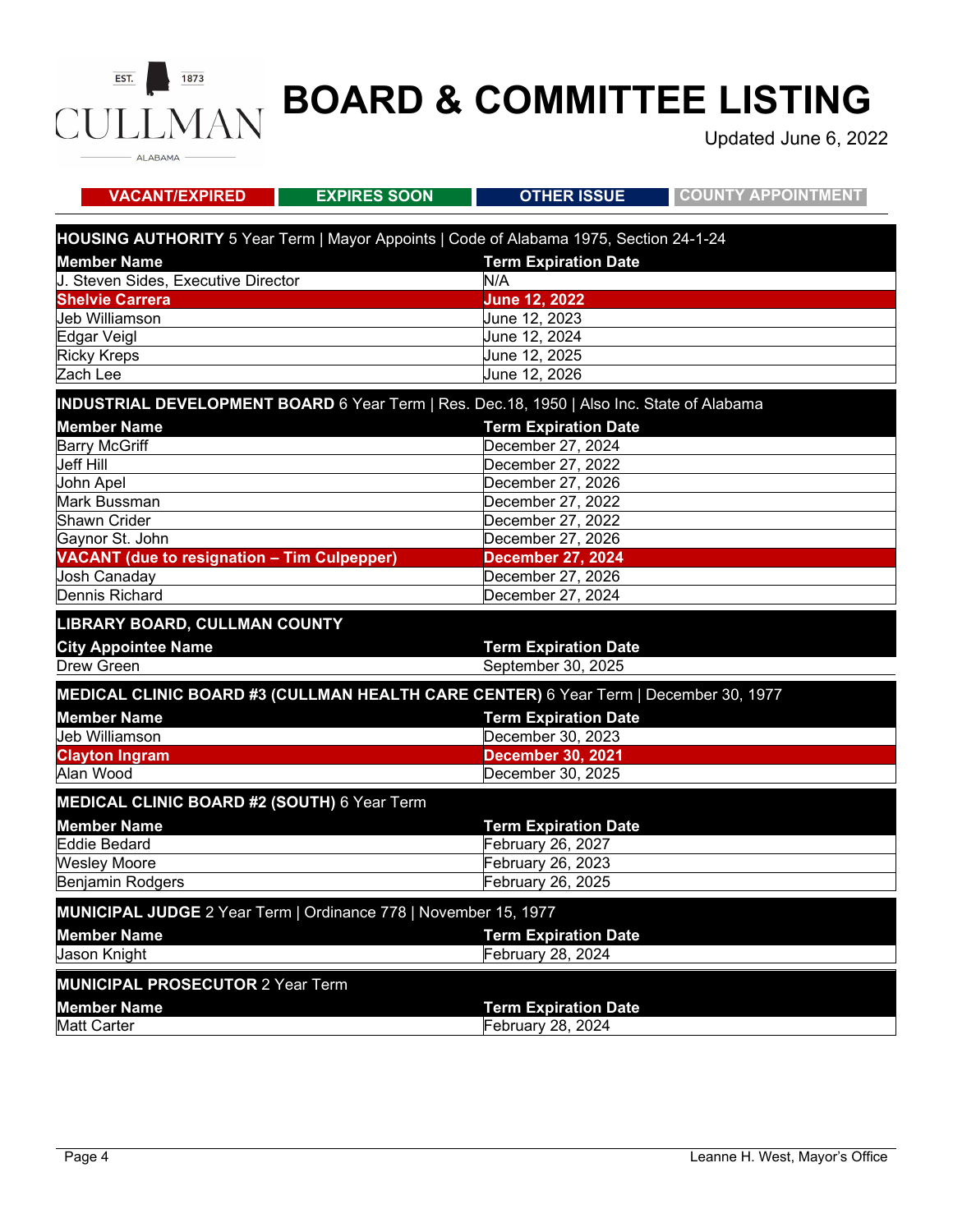#### $\overline{EST.}$  $1873$ **MAN** CU ALABAMA -

## **BOARD & COMMITTEE LISTING**

Updated June 6, 2022

| <b>VACANT/EXPIRED</b>                                                                                      | <b>EXPIRES SOON</b>    | <b>OTHER ISSUE</b>          | <b>COUNTY APPOINTMENT</b>                                                                                |  |
|------------------------------------------------------------------------------------------------------------|------------------------|-----------------------------|----------------------------------------------------------------------------------------------------------|--|
| PARK & RECREATION BOARD 5 Year Term   April 23, 1951   Ordinance 812, November 14, 1979                    |                        |                             |                                                                                                          |  |
| <b>Member Name</b>                                                                                         |                        | <b>Term Expiration Date</b> |                                                                                                          |  |
| <b>Herbert Arnold</b>                                                                                      |                        | July 26, 2025               |                                                                                                          |  |
| <b>Mark Aderhold</b>                                                                                       |                        | June 1, 2023                |                                                                                                          |  |
| Beth Bownes-Johnson                                                                                        |                        | June 1, 2026                |                                                                                                          |  |
| <b>Trent Lowry</b>                                                                                         |                        | July 26, 2024               |                                                                                                          |  |
| <b>Will Harding</b>                                                                                        |                        | June 1, 2025                |                                                                                                          |  |
| <b>Rusty Turner</b>                                                                                        |                        | <b>June 1, 2022</b>         |                                                                                                          |  |
| <b>Richard Orr</b>                                                                                         |                        | June 1, 2024                |                                                                                                          |  |
|                                                                                                            |                        |                             | PLANNING COMMISSION Restructured November 23, 2020.   7 Member Board   6 Year Terms   Resolution 2021-45 |  |
| <b>Member Name</b>                                                                                         | <b>Appointing Body</b> |                             | <b>Term Expiration Date</b>                                                                              |  |
| <b>Bobby Kelley</b>                                                                                        | <b>City Council</b>    |                             | November 23, 2026                                                                                        |  |
| <b>Rick Parker</b>                                                                                         | Mayor                  |                             | <b>January 1, 2027</b>                                                                                   |  |
| Cherri Drake                                                                                               | Mayor                  |                             | January 1, 2024                                                                                          |  |
| Mike Voss, Chair                                                                                           | Mayor                  |                             | January 1, 2025                                                                                          |  |
| <b>Steve Cummings</b>                                                                                      | <b>Mayor</b>           |                             | <b>January 1, 2022</b>                                                                                   |  |
| <b>Barrett Richard</b><br><b>Brad Smith</b>                                                                | Mayor                  |                             | January 1, 2023                                                                                          |  |
| Brandon Lewis (Non-Voting)                                                                                 | Mayor                  |                             | January 1, 2026<br>November 23, 2026                                                                     |  |
|                                                                                                            | Mayor                  |                             |                                                                                                          |  |
| <b>TOURISM BUREAU, CULLMAN COUNTY</b>                                                                      |                        |                             |                                                                                                          |  |
| <b>City Council Appointed Member Name</b>                                                                  |                        | <b>Term Expiration Date</b> |                                                                                                          |  |
| <b>Clint Hollingsworth (Councilmember)</b>                                                                 |                        | ???                         |                                                                                                          |  |
| Josh Wiggins, Johnny's BBQ (Restaurateur)                                                                  |                        | ???                         |                                                                                                          |  |
| TREE COMMISSION 3 Year Term   Created by Motion of City Council, November 9, 1987   Ordinance 990          |                        |                             |                                                                                                          |  |
| <b>Member Name</b>                                                                                         |                        | <b>Term Expiration Date</b> |                                                                                                          |  |
| Rachel Peinhardt Dawsey                                                                                    |                        | November 9, 2022            |                                                                                                          |  |
| Peggy Harris                                                                                               |                        |                             | November 9, 2023                                                                                         |  |
| Amy Leonard                                                                                                |                        | November 9, 2024            |                                                                                                          |  |
| Nona Moon                                                                                                  |                        | November 9, 2022            |                                                                                                          |  |
| <b>Jan Barnett</b>                                                                                         |                        | November 9, 2023            |                                                                                                          |  |
| <b>Michael Sullins</b>                                                                                     |                        | November 9, 2024            |                                                                                                          |  |
| <b>Barry Slatton</b>                                                                                       |                        | November 9, 2023            |                                                                                                          |  |
| UTILITIES BOARD 6 Year Term   Ordinances 398-399, August 13, 1951                                          |                        |                             |                                                                                                          |  |
| <b>Member Name</b>                                                                                         |                        | <b>Term Expiration Date</b> |                                                                                                          |  |
| <b>Wayne B. Fuller</b><br><b>September 30, 2022</b>                                                        |                        |                             |                                                                                                          |  |
| Stephen Murphree                                                                                           | September 30, 2024     |                             |                                                                                                          |  |
| John Cook                                                                                                  |                        | September 30, 2024          |                                                                                                          |  |
| <b>Clint Hollingsworth</b>                                                                                 |                        | September 30, 2024          |                                                                                                          |  |
| Mayor Woody Jacobs                                                                                         |                        | September 30, 2024          |                                                                                                          |  |
| WELLSTONE BOARD OF DIRECTORS (formerly Cullman Area Mental Health Authority)   6 Yr Term (CITY APPOINTEES) |                        |                             |                                                                                                          |  |
| <b>Term Expiration Date</b><br><b>Member Name</b>                                                          |                        |                             |                                                                                                          |  |
| <b>Beth Caviness</b>                                                                                       |                        | 2026                        |                                                                                                          |  |
| <b>VACANT (Todd Floyd moved out of the city)</b>                                                           |                        | 2023                        |                                                                                                          |  |
| eslie Echols                                                                                               |                        | 2026                        |                                                                                                          |  |